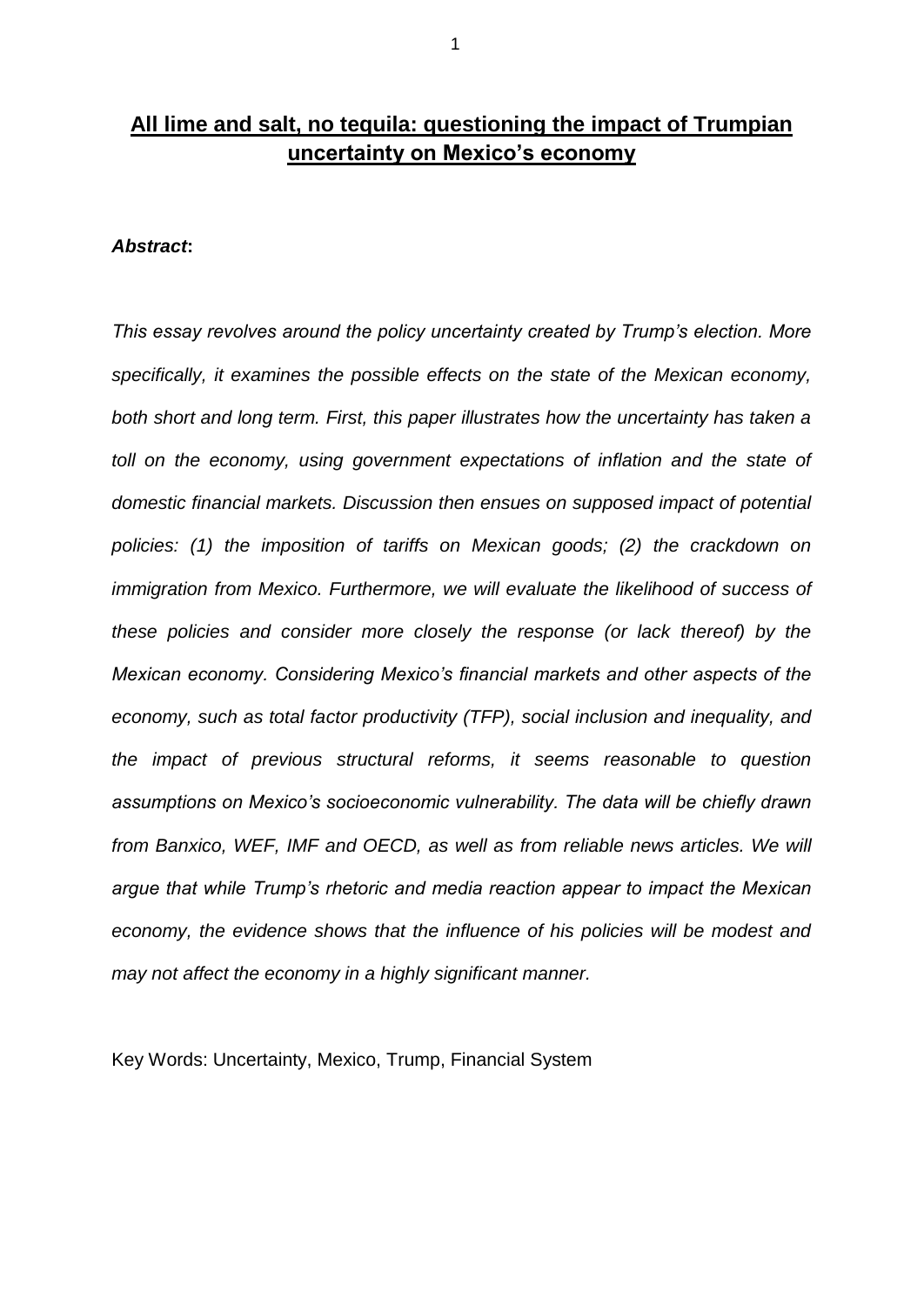### **Introduction:**

Though much attention has been given to the fluctuations of the Mexican economy, and to Trump's unpredictable behaviour, both topics have largely been examined in isolation. Links have certainly been spotted and drawn between the two phenomena, but few have been closely analysed, and even fewer have been used as a platform for prediction. Perhaps this is due to the recency of Trump's rise, the fact that the absurd saga of back-and-forths is still unfolding, or, maybe, that most secretly wish Trump's Mexico-bashing rhetoric (visible in his impulsive Tweets and 'bad hombres'-type derisions) is just a string of metaphors, a bad dream of no actual consequence. Into this vacuum, then, steps this paper. By and large, dialogue on the specifics of the matter has not reached beyond the confines of the journalistic world; our academic lens stands in contrast to this. Ultimately, we find that, though *some* economic damage has always ensued after Trump's most biting words against Mexico, the sting was fleeting, the stock market dip a mere blip. We refer to various metrics to debunk reigning views of Trump as slayer of the Mexican economy, pointing out that Trump has not, does not and will not *truly* hurt Mexico. When one considers that Trump must operate within a tight system of checks and balances, one can see clear forces - stubborn Mexican leadership, a robust Mexican economy, Congressional pressures, budgetary constraints, among others - stacked against his odds of success. It seems reasonable, then, to want to revise initial forecasts of Trump's repercussions on Mexico.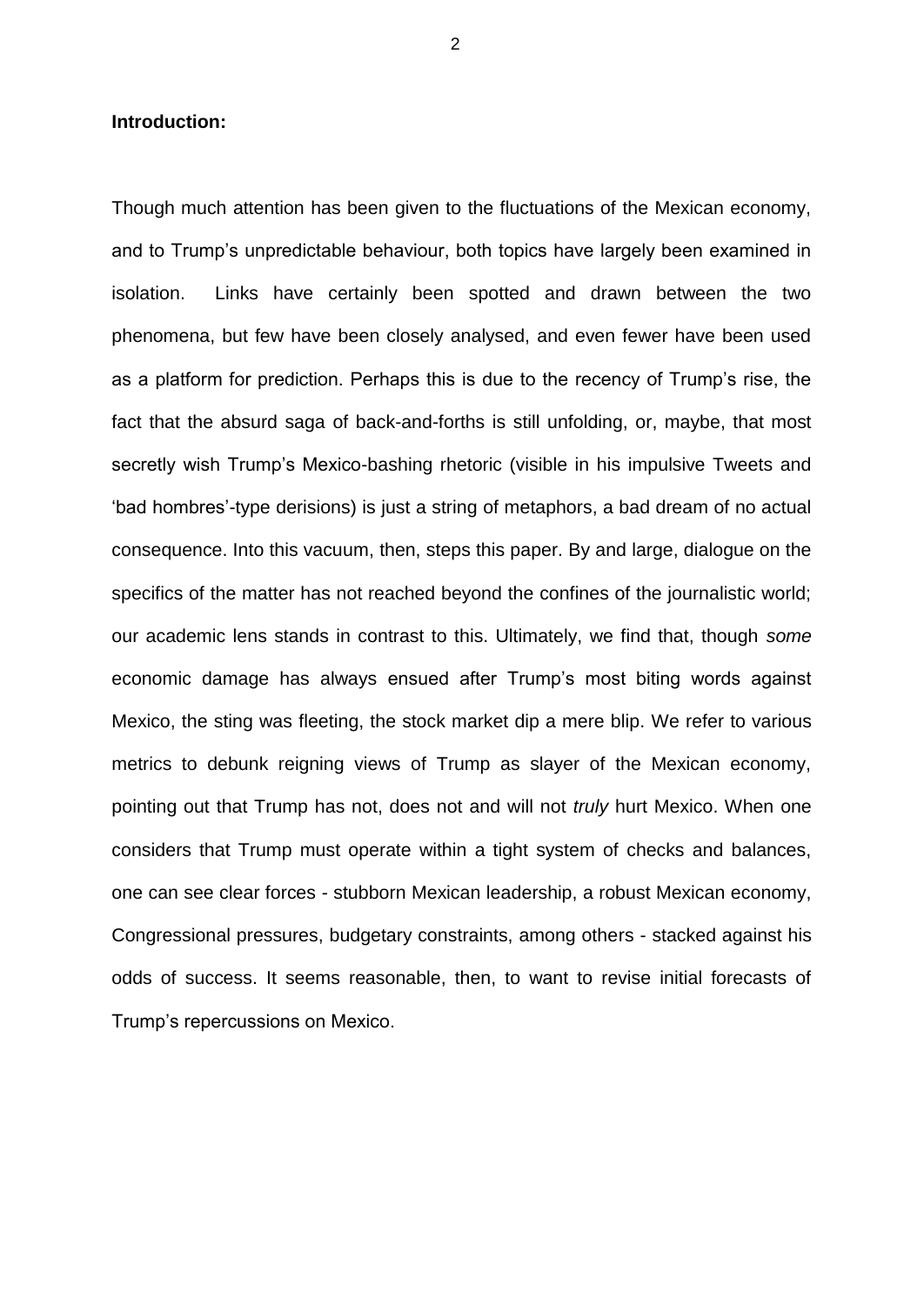#### **Contextualising uncertainty:**

Uncertainty runs to the very core of the way Trump conducts himself a politician; it is intrinsic to his character. Taking Trump-induced uncertainty as a starting point, then, ideas abound as to the ways it has manifested itself. One such indicator is the glaring discrepancy between the Mexican Central Bank's surveys of inflation and the actual inflation. We posit that, while a degree of discrepancy is natural as some factors are impossible to predict, the November Survey conducted by the bank defies such normalcy, being remarkably different from the observed inflation. For this reason, in January, the bank had to revise its inflation predictions and increase its predicted maximum annual inflation implicit in monthly inflation by approximately 37% (see Appendix A). Another, equally telling, indicator, we find, is the high level of volatility in domestic financial markets that followed the election (Banco de Mexico, 2017). Inflation is one of the several worrying indicators put forward by this paper as evidence that the Mexican economy stands to lose somewhat from the fears and scaremongering surrounding Trump.

Whether his contradictory discourse and inconsistent persona constitute a *serious* and *sustained* threat to Mexico, however, is a separate question - in this, we argue that the Mexican economy is sufficiently resilient, and Trump's whims sufficiently self-undermining and in-check, to dispel the thought. We substantiate this claim on two fronts, analysing two pledged policies, whose enactment, as yet, seems dubious: first, Trump's confused mudslinging against NAFTA, and second, the unconstitutional - and thus unlikely - implementation of racist immigration and deportation policies. All are avenues through which Trump might theoretically deliver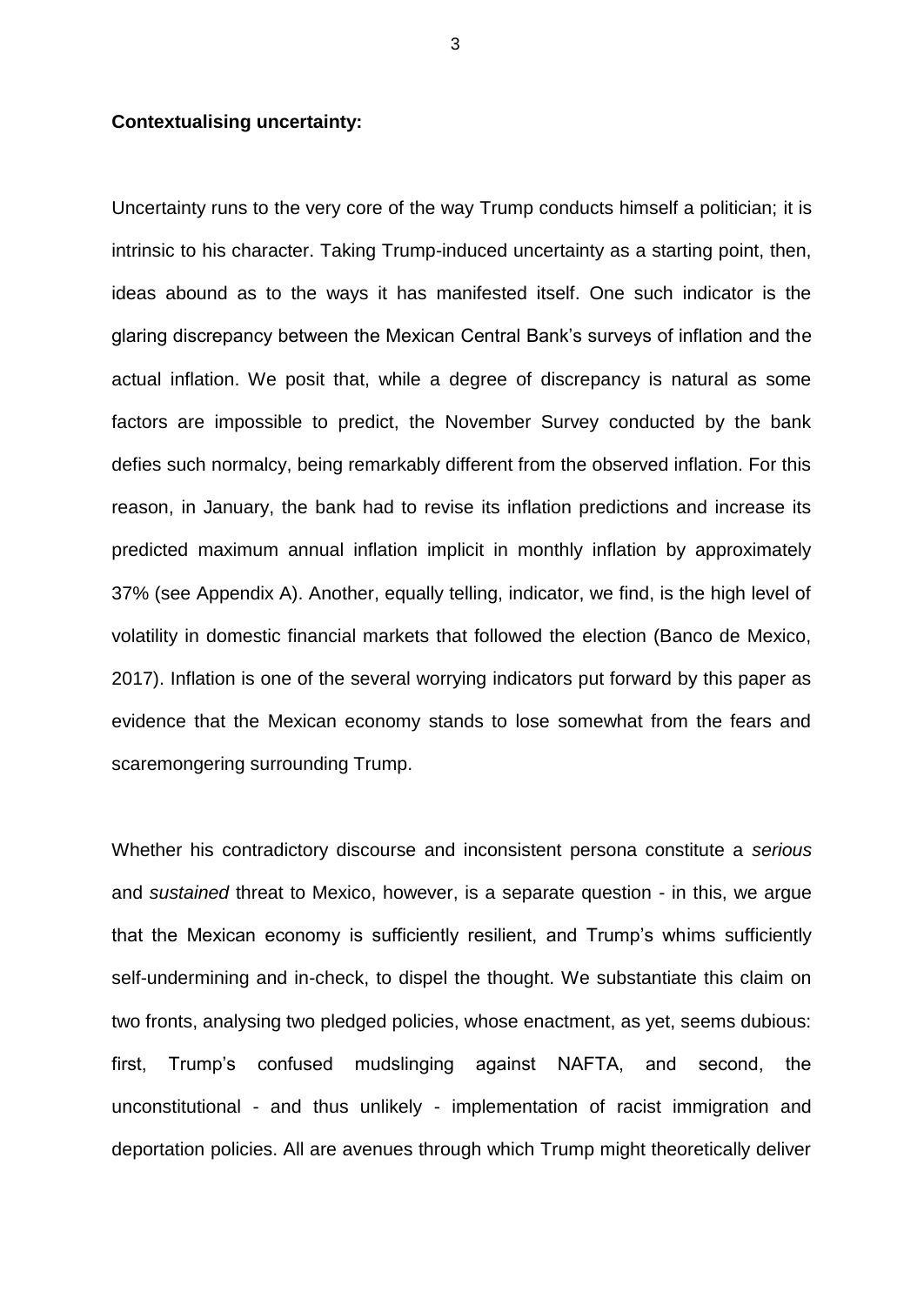concrete blows against the Mexican economy. Though Trump's famed Wall has attracted much speculation, we chose to bypass it on the following basis: first, it is doubtful that this grandiose, unfunded project will ever take off, and, even if it does, it will probably take a starkly different form to thes one originally imagined (there is talk of turning the wall into a solar energy venture). Equally, the Wall is unlikely to have a noteworthy impact given that net migration, since 2009, has actually flowed from the US to Mexico (Pew, 2015).

But, borrowing insights from Trump's shaky assurances and impulsive language, the uncertainty whipped up by Trump's lofty, unreachable promises does not neatly spell the demise of Mexico's economy. If anything, initial downbeat expectations have been, and deserve to be, revised since last November.

#### **Literature Review:**

Since Trump became president there has been much discussion of his potential policies. His trade policy has received a lot of scrutiny, especially concerning whether he will or will not be able to deliver on a withdrawal from free trade agreements. Presentations by Jon R. Johnson (2017) in C.D. Howe Institute and Marcus Noland et al (2016) in PIIE address the possible legal stumbling blocks in the way of Trump's desire to withdraw from NAFTA. Some authors like Isabel Altamirano-Jimenez (2017) highlighted how Trump's idea of pulling out of NAFTA could create a conflict with Indigenous People along the border. Interestingly, regarding NAFTA, commentators like Greg Mastel (2016) have challenged the seemingly-conventional wisdom that Trump is far from mainstream. Instead he says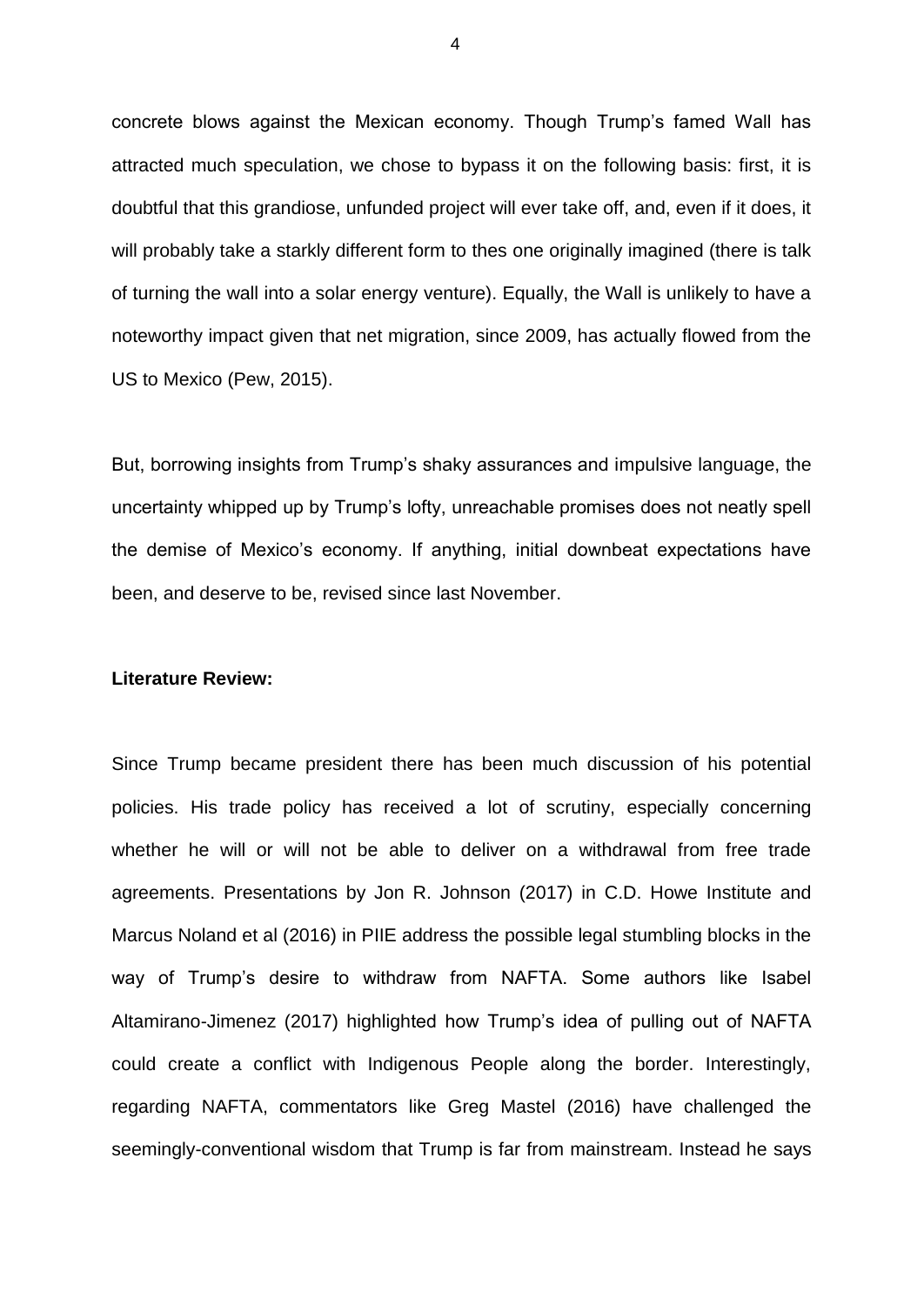that Trump's positions, such as 'the system is broken', are widely shared among mainstream economists and social scientists.

So are the shock factor, rumours and uncertainties of Trump's stances exaggerated? Though this paper certainly thinks so, the journalistic consensus so far has, generally, leant the other way. Indeed, in the wake of Trump's election, mainstream media reported with gusto on the potential threat that Trump posed to Mexico. The Washington Post stated that 'With Trump's victory, Mexico's worst fears are realized', stating that few US presidents have been as openly hostile to Mexico as Trump. The New York Times highlighted how 'Mexico braces for the fallout of a Trump presidency', reporting that Trump's potential upending of decades-old trade deals promises Mexico a turbulent financial future. Another New York Times article reported on the behind the scenes chaos over the possibility of mass deportations of Mexicans living in the US. CBS News outlined how 'Trump's election put Mexico on edge', with Trump's gesturing to tear up NAFTA putting millions of jobs at risk.

## **Methodology:**

This essay will draw on data collected by the International Monetary Fund (IMF), Organisation for Economic Co-operation and Development (OECD), World Economic Forum (WEF), the Bank of Mexico (Banxico) and Trading Economics - in short, a host of online platforms that provide reliable economic data. While this study integrates a multitude of data from inflation predictions of the central bank to FDI inflows to inclusive development level, there are, inevitably, limits as to the information we selected: clearly, the financial field was largely omitted - banking and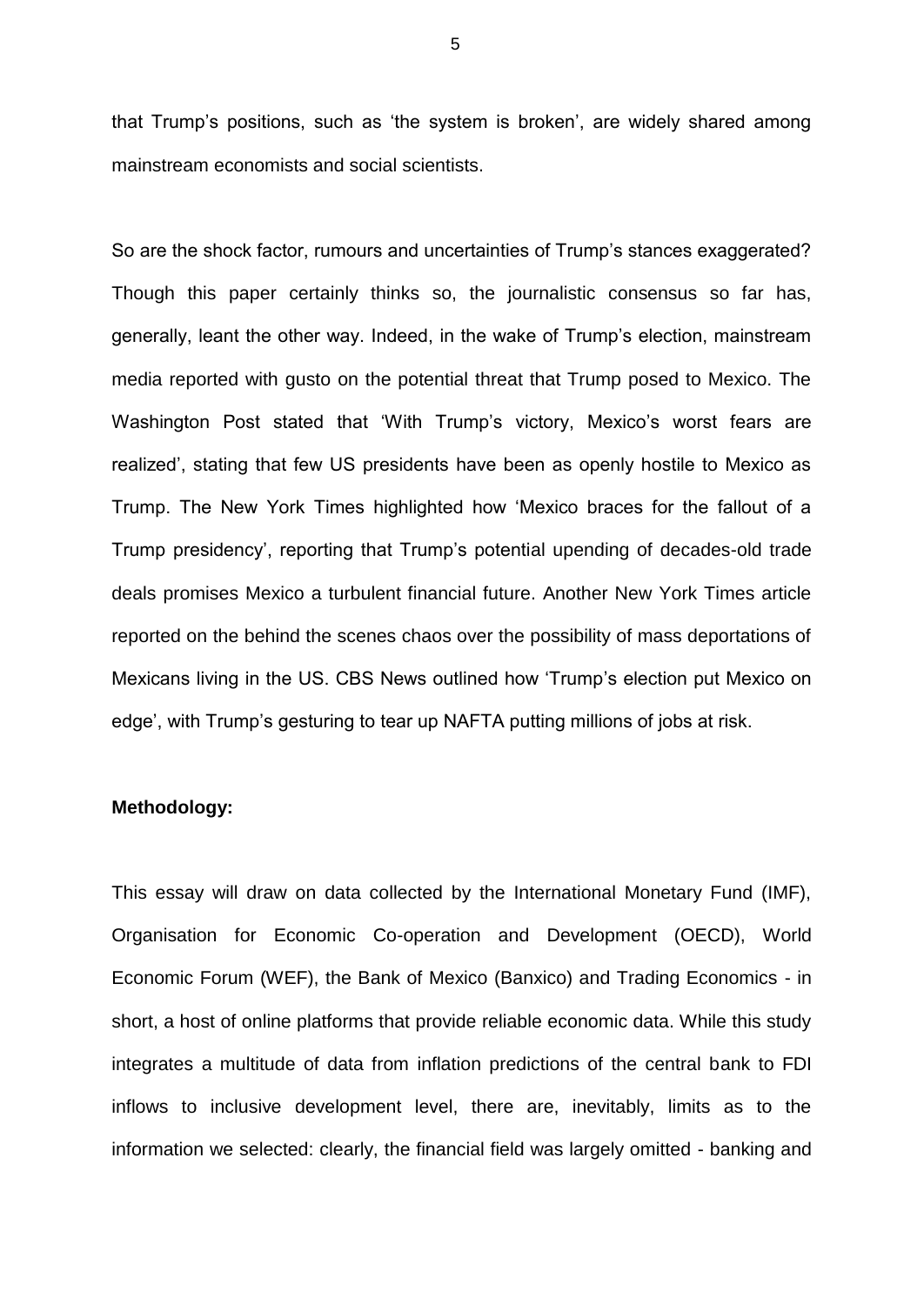stock market statistics, for instance, were largely absent; yet in acknowledging this, we invite future studies to build on our socio-economically-oriented findings in a financial direction. Further challenges arise insofar as the study must rely on data as reported in the news media, which is itself prone to various spins and biases. These are limitations that must be contended with.

Still, by choosing to focus mainly on economic indicators, we look to usefully particularise the scope of the essay. The accompanying discussions of broader aspects, such as social capital and the legal system, imbues this essay with a balanced, well-rounded outlook. A further preoccupation is that Trump has only been president since January and has, perhaps, not had enough time to conclusively illustrate the full range and complexity of the 'Trump effect'. The elusive nature of his impact on Mexico's economy is difficult to extricate from other possible factors, too, as noted by the deliberations of the Federal Reserve.

Furthermore,this paper conducts a discourse analysis on Trump's rhetoric, and the implications that this rhetoric has for the Mexican economy.

Also this paper shall conduct analysis of two major policies which Trump campaigned on, NAFTA and Immigration, and will assess their potential impact and feasibility.

### **Trump's impact so far:**

The discourse surrounding Trump has had a significant impact on market expectations, and consequently on market outcomes. Thus, statements on building a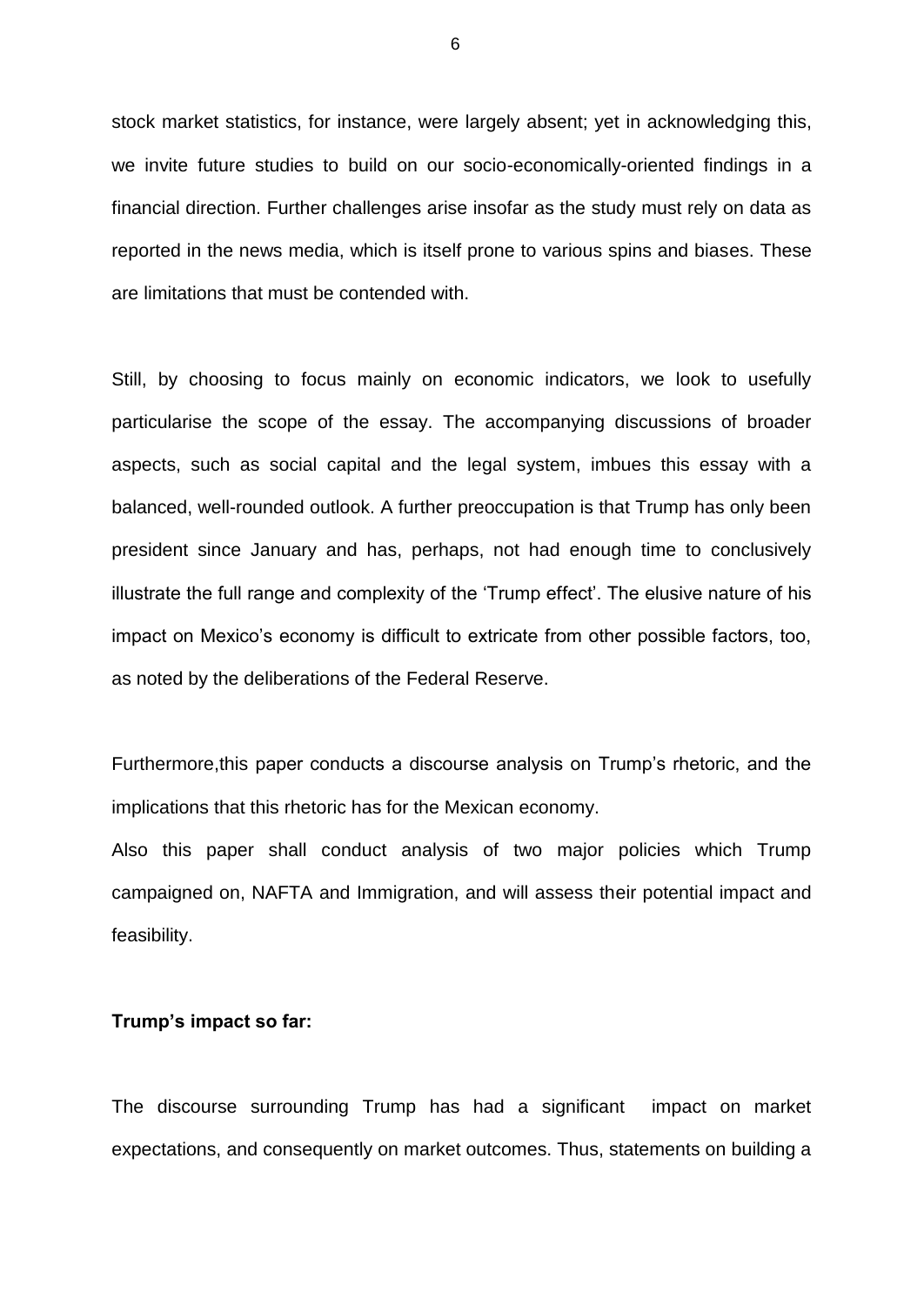wall, deporting "bad hombres" and tearing apart NAFTA have all sent jitters down the Mexican economy, and have had tangible impacts on key economic indicators. For example, the Consumer Confidence Index, the valuation of the Peso and growth expectations all fell negatively in light of such statements initially. However, while isolationist rhetoric, coupled with a zero-sum view of the world set the tone for Trump's foreign policy (in particular with Mexico), data shows that markets have adjusted and are thereby affected to a much lesser degree by Trump's brash ideas and statements. The two dotted lines correspond with Trump's election and inauguration:

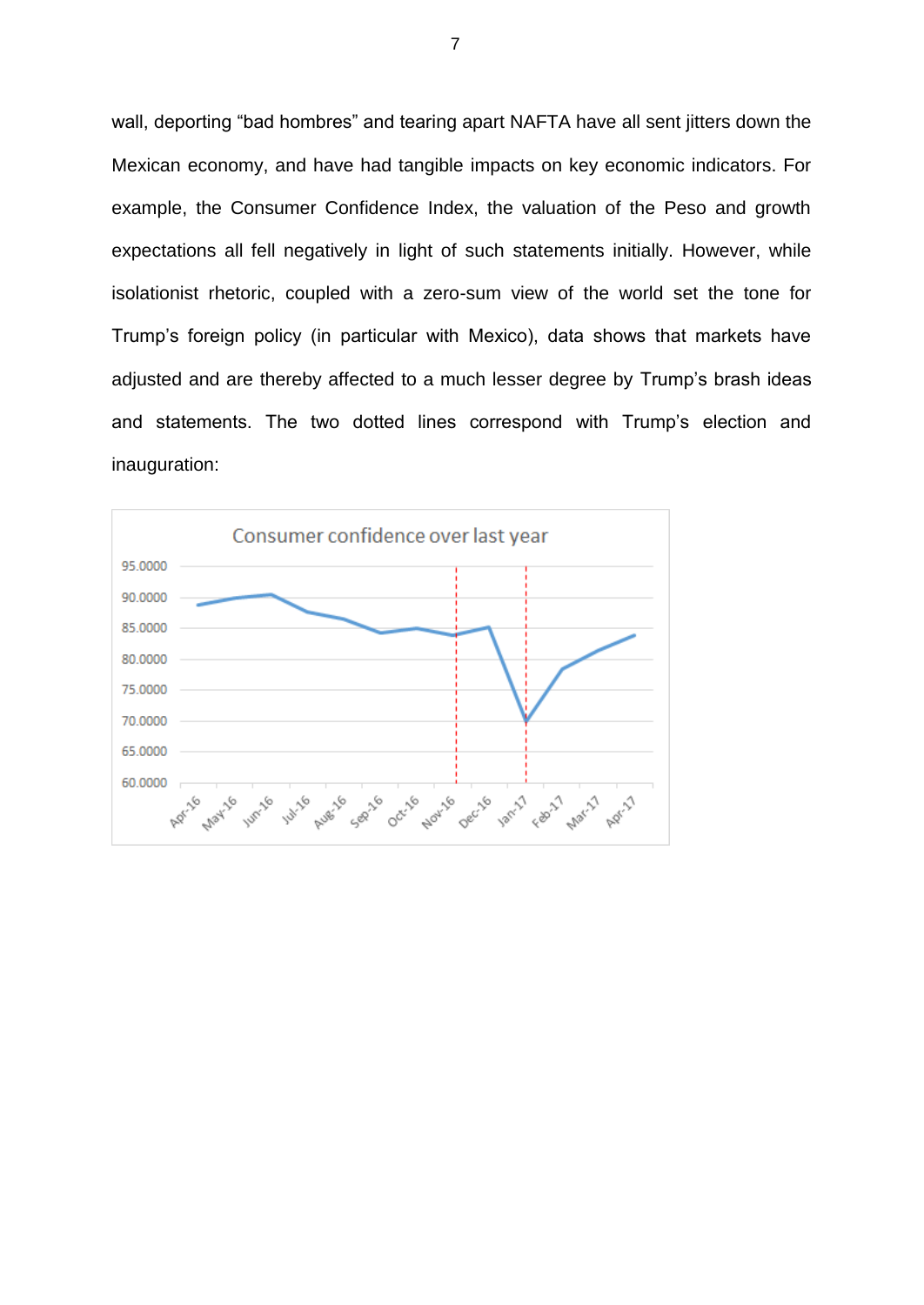

Source: Banco de Mexico, TradingEconomics.com

This swing in the credibility of Trump can be attributed to several factors. Firstly, governmental checks and balances (such as the judicial roadblock to his Muslim Ban, or funding issues with regard to The Wall) have tempered expectations and shown that Trump is still, in most situations, bounded by institutional realities. This has consequently eased market expectations and lessened the impact of Trump's rhetoric. Secondly, Trump himself has rolled back on his promises (talks of erecting a wall have turned into talks of building a fence, for example), which has given rise to the view that his rhetoric might have solely been for the domain of the election period.

Lastly, and perhaps most interestingly, it could be posited that markets have already adjusted to the "Trump Effect", and thus, have stopped taking his words at face value. This can be attributed to his often absurd (and sometimes indecipherable – *covfefe*) statements, which can seem to put his seriousness as a character into question. Moreover, Trump's gaffes at foreign policy events, such as the NATO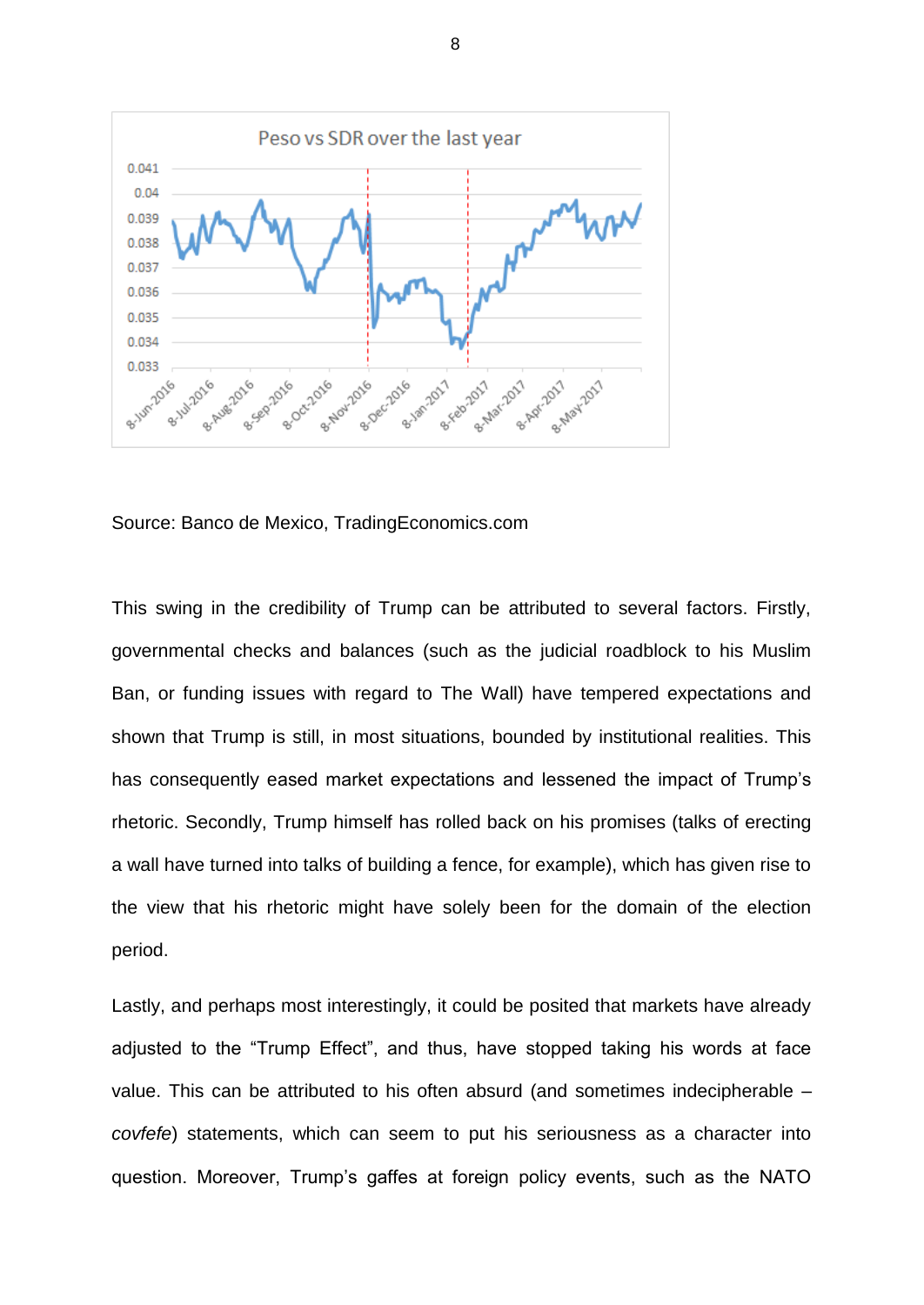summit of 2017, have been extensively covered, ridiculed and hence have contributed to a falling credibility as well. All this means that markets no longer associate the same level of urgency and extremity with Trump's words.

# **Spillovers from Trump's Policy in the US:**

By and large, the data shows that Trump's policy in the United States is having a significant impact on Mexico's economy. More specifically, his pro-business and deregulatory stance has led to improved confidence in US markets and has led to an upward trend in valuations. This has consequently, via interdependence, spilled over into a more optimistic mood for markets in Canada and Mexico. At least in the foreseeable short run, this is likely to improve economic conditions in Mexico.



#### **The state of the Mexican economy:**

In order to assess the potency of Trump's impact on the Mexican economy, it is necessary to evaluate how it has been performing recently. Generally, there has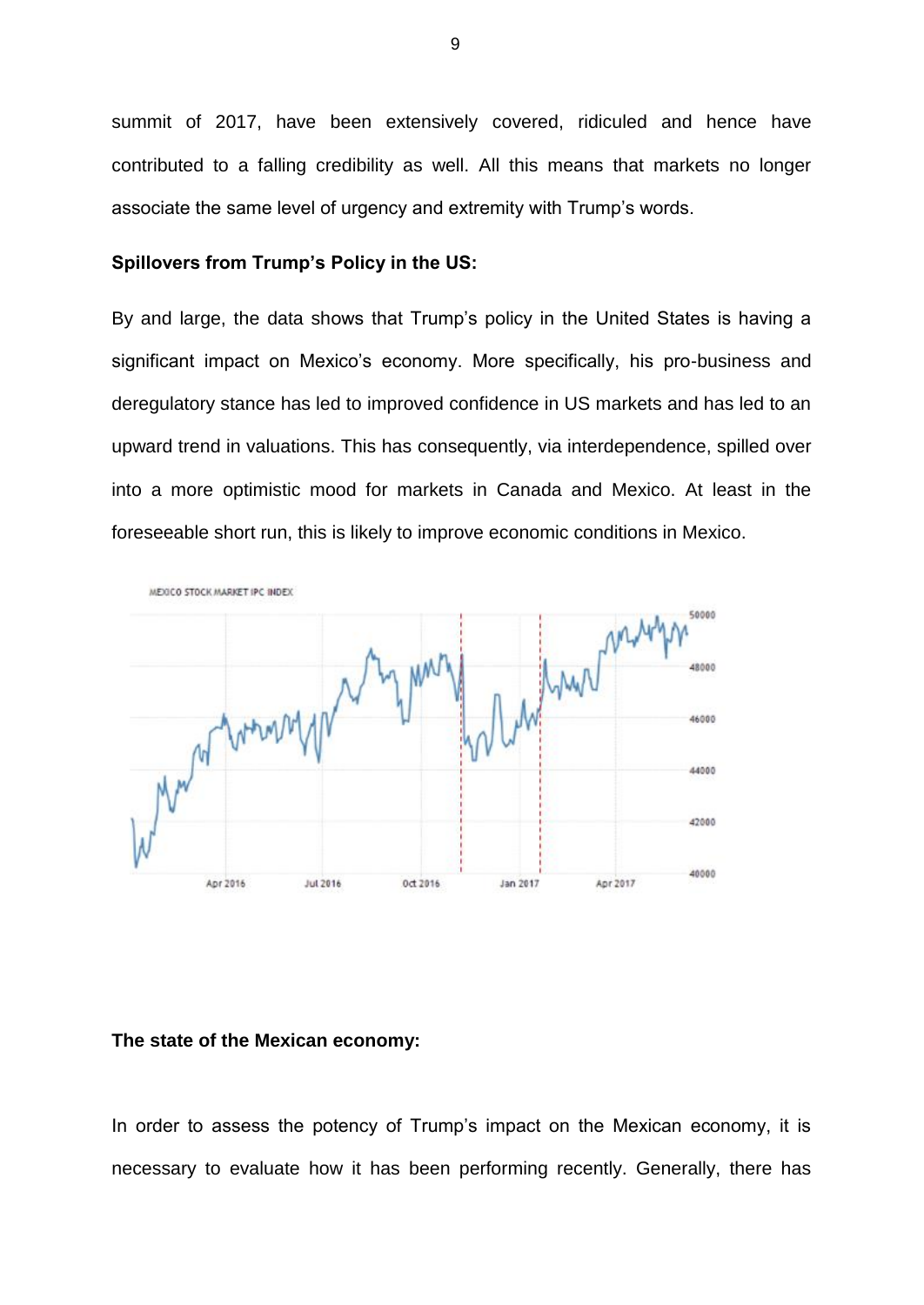been a consistent downgrading of Mexican GDP growth: World Bank's report (2017) downgraded GDP growth rate relative to a June 2016 report by 1% for 2017 and by 0.5% for 2018. Such weakening of growth prospects can be partially attributed to a policy of uncertainty due to the new American administration. Furthermore, this decrease in growth can have a negative impact on financial markets as well since lower growth would mean more non-performing loans on Bank and corporate balance sheets (International Monetary Fund, 2016), thus increasing the cost of borrowing for the public. This could be exacerbated by the fact that there is significant growth disparity in Mexico; that is, while the North and Centre of Mexico have been growing rapidly, the South has still stuck with traditional economic practices (Organisation for Co-Operation and Economic Development, 2017). Consequently, higher growth may have little impact on the level of social capital and inclusion.

However, despite all these shortcomings there are good reasons to be optimistic about the state of Mexican economy. While Mexico's growth rate has been partly impacted by a global economic slowdown, it has still performed above expert predictions. That is, in spite of Trump's threats of withdrawing from NAFTA, the growth rate for the first quarter of 2017 has been revised from 0.5% to 0.6%. IMF checks have shown that the financial system is resilient and liquidity tests indicate that its major banks can withstand severe financial shocks (International Monetary Fund, 2016). This high level of liquidity can help significantly. For commercial banks that make up almost half of the financial sector, liquid assets made up 35% of shortterm liabilities while foreign exchange risks are low since foreign currency lending accounts only for 13% of total loans; development banks were well-capitalised and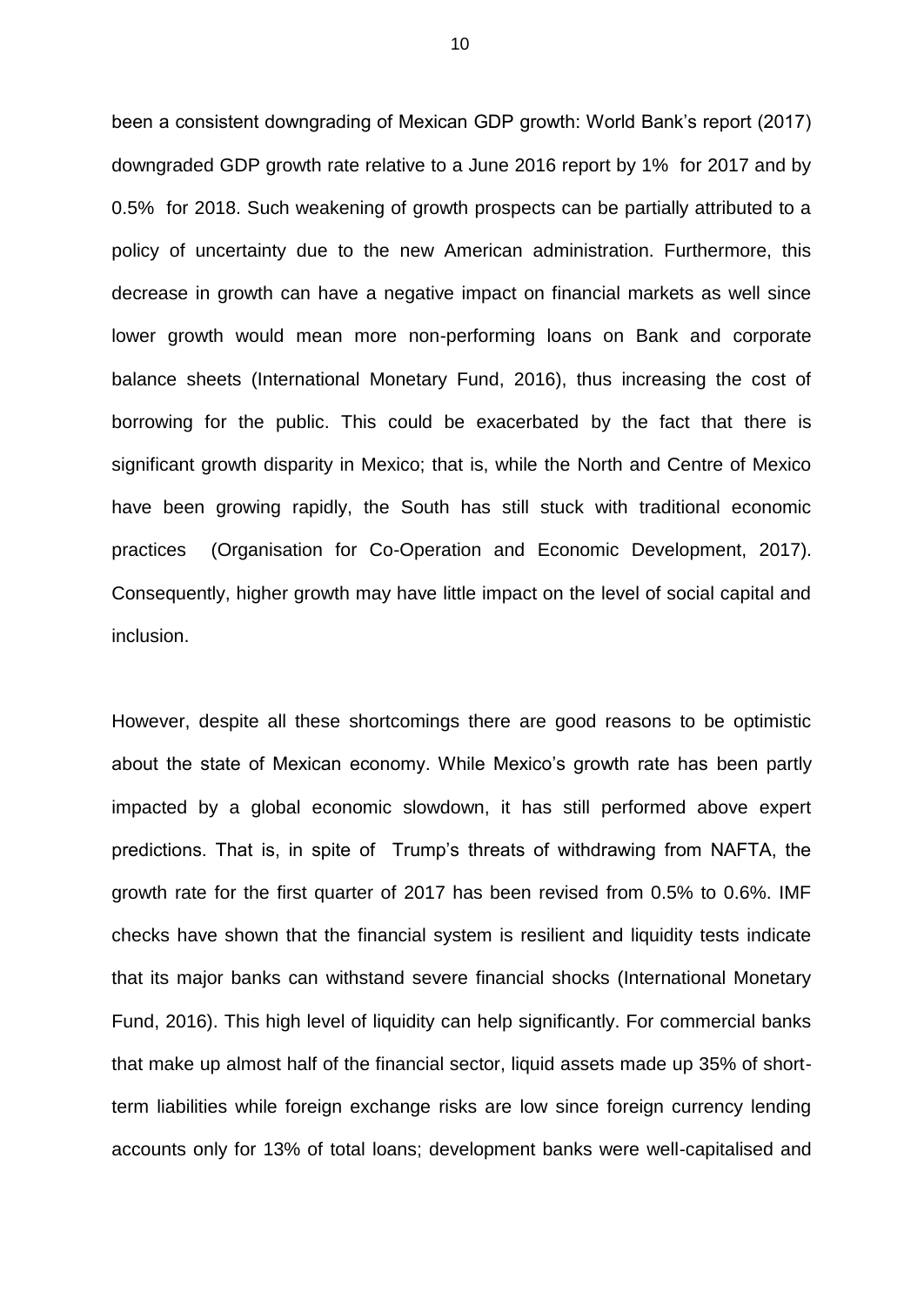liquid (International Monetary Fund, 2016). The system has been strengthened by reforms that introduced better financial oversight. At the same time structural reforms since 2012 have also increased productivity especially in energy, financial and telecom sectors (Organisation for Co-Operation and Economic Development, 2017, Appendix B). While export-led growth is important domestic demand remains the principal factor contributing to growth (Organisation for Co-Operation and Economic Development, 2017) and it is expected that private consumption will increase as a result of structural reforms of the financial sector, increase in real wages and strong remittance inflows (World Bank, 2017).

## **NAFTA**:

Trump's candidacy platform has mentioned multiple times its intentions to change North American Free Trade Agreement (NAFTA) up to the point of terminating the deal calling NAFTA "the worst trade deal in history". This is going to have a significant effect on Mexico as it has benefited significantly from NAFTA: the free trade agreement allowed Mexico to shift its production away from oil (see Appendix C). Nafta has made Mexico highly reliant on exports to the US: the most recent data for 2016 indicates a similar rate of approximately 81% (Instituto Nacional de Estadistica y Geografia, 2017). In terms of investment almost half of Mexico's Foreign Direct investment (FDI) comes from the US ( World Bank, 2017) and these investments account for approximately 8% of the GDP. Large amount of trade and investment seems to indicate as to how reliant Mexico has become and break up of NAFTA would significantly disturb the trade as the rule-based system would be eliminated, leading to substantial decrease in FDI as investor would become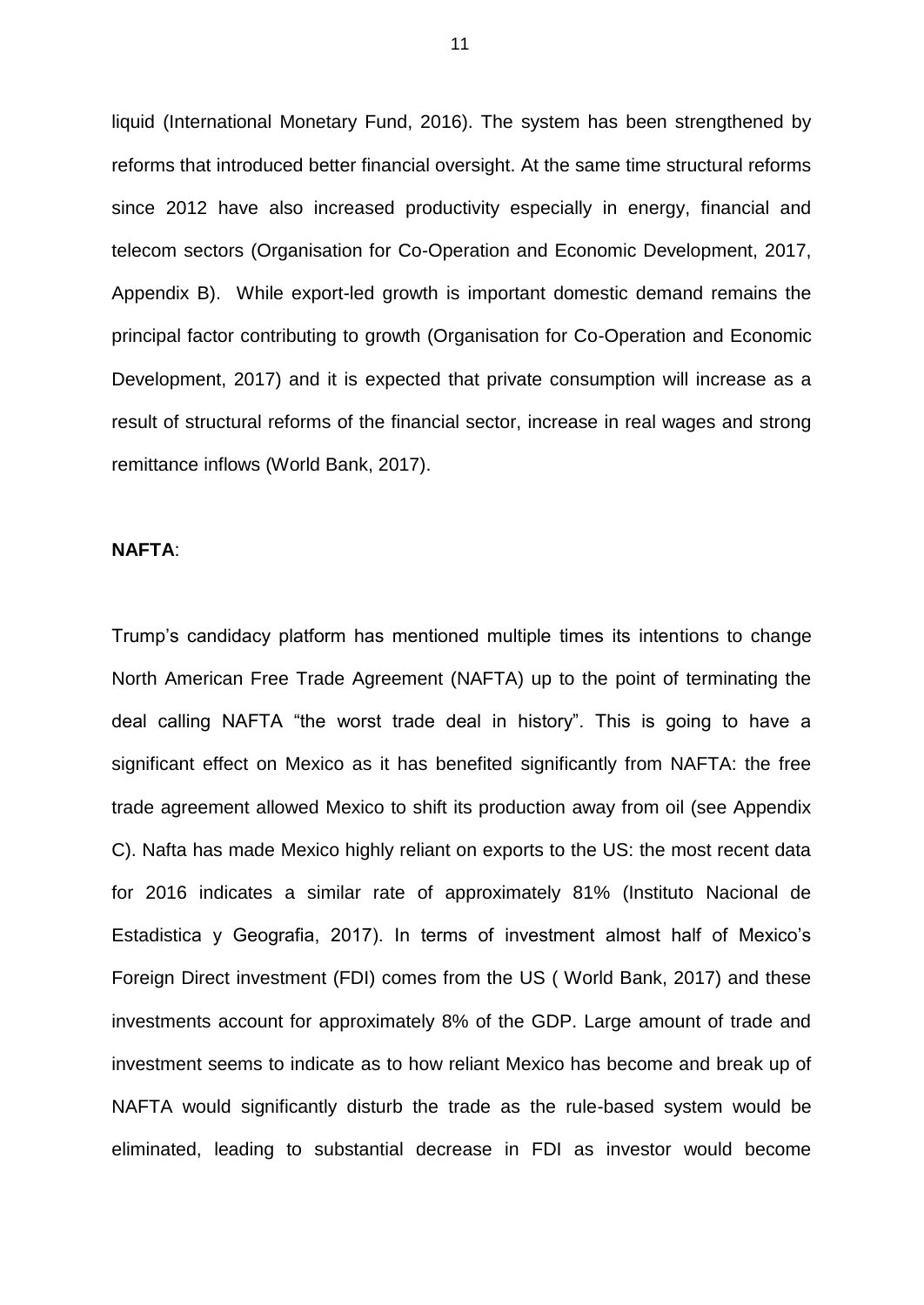uncertain of future prospects of Mexican production. The is the case since NAFTA has created a special union of developed and developing states where trade is promoted by relocating production which leads to export-led growth for the emerging economy (Palley, 2011).

Moreover, despite hostile rhetoric it is unlikely that Trump could unilaterally abolish NAFTA. This is because of the fact that NAFTA came into force after a Congressional Act called H.R.3450 - North American Free Trade Agreement Implementation Act (North American Free Trade Agreement Implementation Act 1993). NAFTA's trade agreement does not specify the precise exit process (Johnson, 2017) which seems to imply that each 'Party' of the agreement should decide the legal way of exiting in the respective legal system. In the US case, since the Congress has passed a law to ratify the agreement Congress' approval is necessary to withdraw from NAFTA- it is a joint Congressional/Executive Agreement (Johnson, 2017). Thus, even if Trump would intend to abolish the agreement, he cannot unilaterally do so. While it is possible that a Republican controlled Congress may approve such a bill there are reasonable grounds to doubt that. Firstly, in the House of Representatives each member represents his/her district and abolishing NAFTA would hurt the Republican controlled Southern Districts the most. For this reason, it is highly likely that Republican Representatives would rebel against repealing Implementation Act. Secondly, withdrawing from NAFTA would hamper trade with Canada which together with MExico makes up for 30% of the US exports and 26% of imports (AJG Simoes, CA Hidalgo, 2011). This might have a significant negative impact on the US economy which is why it is unlikely that the repeal would pass the Senate.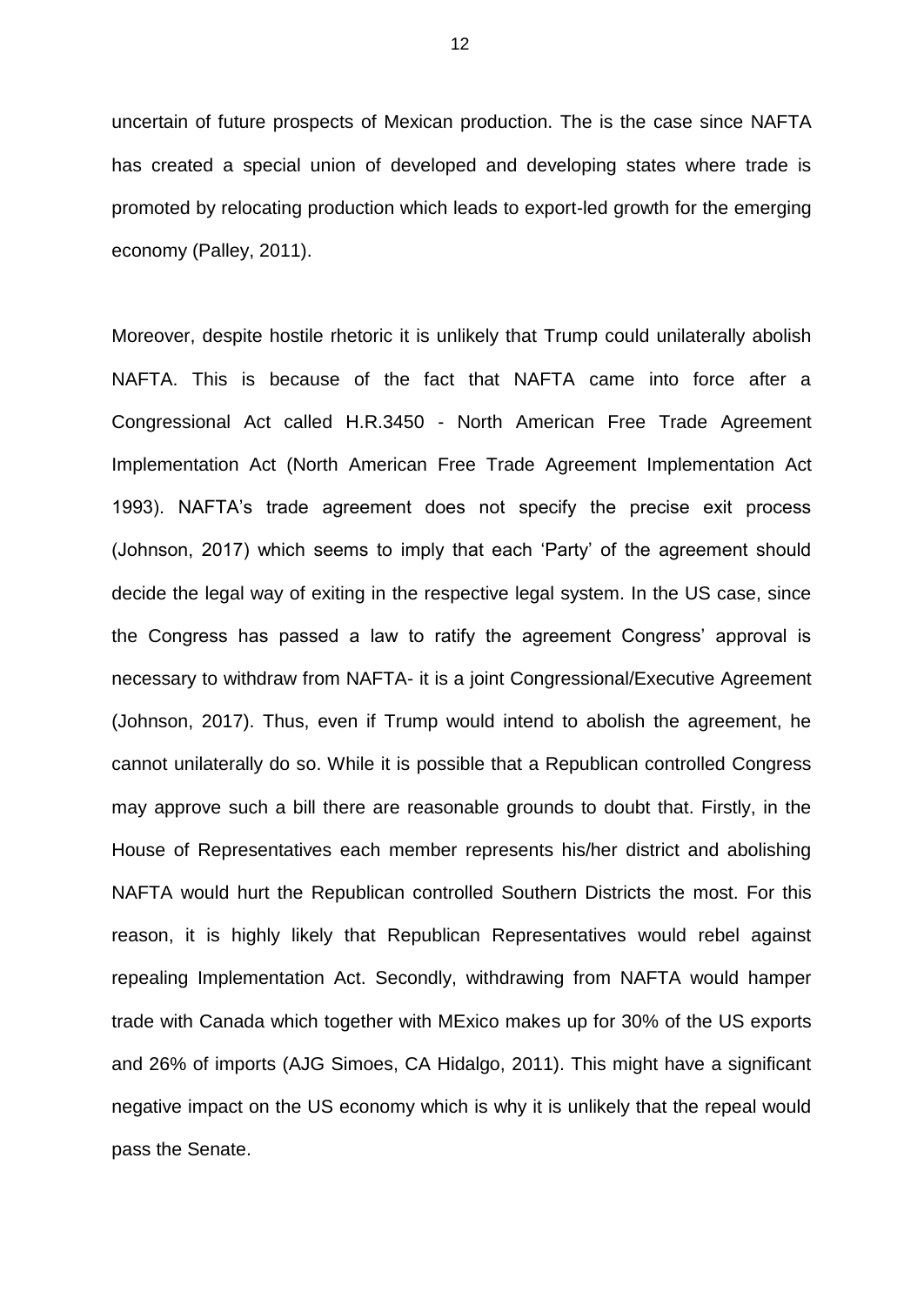In case of renegotiation there are many positive ways in which NAFTA can be changed to Mexico's advantage and the impacts are not as severe as expected. Mexico relies heavily on American's imports, especially the core market with 98% of its corn imported from the US. (Webber, 2017) It would be difficult for Mexico to find cheap supplies of corn in the short term if the renegotiation is not in Mexico's best interests and a possible rise in corn prices. In response to that, the President of Mexico has decided to start the possible collaboration with Asian and other Latin American countries. Moreover, it might be a good news for the small corn farmers in Mexico as they could compete against those heavily subsidised American farmers in terms of prices. By looking at the automotive industry, Mexico was the leading supplier of automotive goods for the US in 2016, accounting for 30% of total U.S motor vehicle and auto parts imports. (CRS report, 2017). Ford has decided to withdraw the \$1.6bn investment plan in Mexico and instead investing in the factory in Michigan( BBC News 2017) after Donald Trump criticised Ford's investment plan in Mexico on his tweets. However, other giant automotive companies, for example Toyota and BMW would still conduct its investment plan despite receiving the threat of a possible 35% tariffs on imported cars from Mexico to the U.S from Donald Trump.

# **Immigration:**

As indicated previously, Mexico's prosperity is to some extent dependent on remittances. Every year \$25bn in remittances flows into the Mexican economy from the US, much of it from undocumented migrants. Hence, the tougher immigration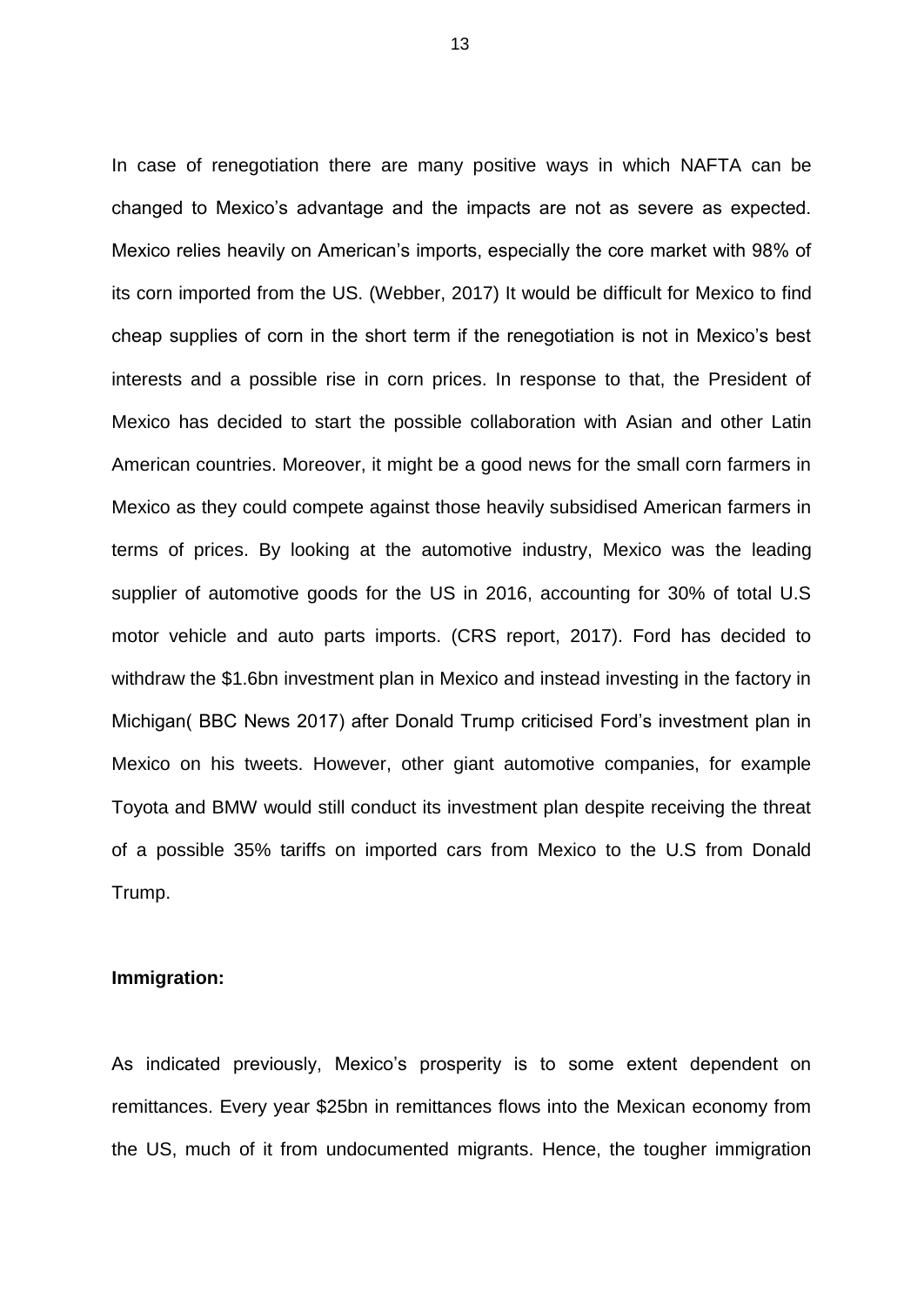stance that Trump has advocated during his campaign could cause sizeable problems for Mexican economy. Trump infamously said that Mexico was sending 'drug dealers, criminals and rapists' to the US. During his republican primary campaign he stated that the US is a dumping ground for Mexico and that if illegal immigrants continue to enter the US, 'we have no country'. In Trump's first town hall meeting he vowed 'if I win, Day 1 of my presidency, they're getting out and getting out fast' (CBC News, 2015). In his first major speech on immigration in August 2016, Trump outlined his radical proposals in greater detail. He said there would be no amnesty and vowed to deport millions of undocumented people (Guardian, 2016). Anybody who entered the US illegally would be subject to deportation. Trump promised to create a deportation force for this purpose. This according to the Guardian (2016) defied expectations that he would soften his stance on immigration. This rhetoric created huge uncertainty for the 11 million undocumented Mexican immigrants living in the US, as well as their family in Mexico who often rely on income earned in the US, in addition to the Mexican government who could face considerable cost re-integrating the large number of deported citizens.

Since Trump's election it is true that immigration laws have been hardened, for example those who've committed minor offences can now be deported (NY Times, 2017). However, there have been signs of Trump moderating his radical rhetoric on illegal immigration. This was partly because of complaints from many pundits such as Bill O'Reilly who highlighted the legal impossibility of deporting so many people so quickly since these people were protected by the Constitution and would be able to challenge immigration repression in court. In late February this year, Homeland Security Secretary John F. Kelly, on a visit to Mexico, said that there will be no mass deportations of people living in the U.S. illegally, representing a climbdown from what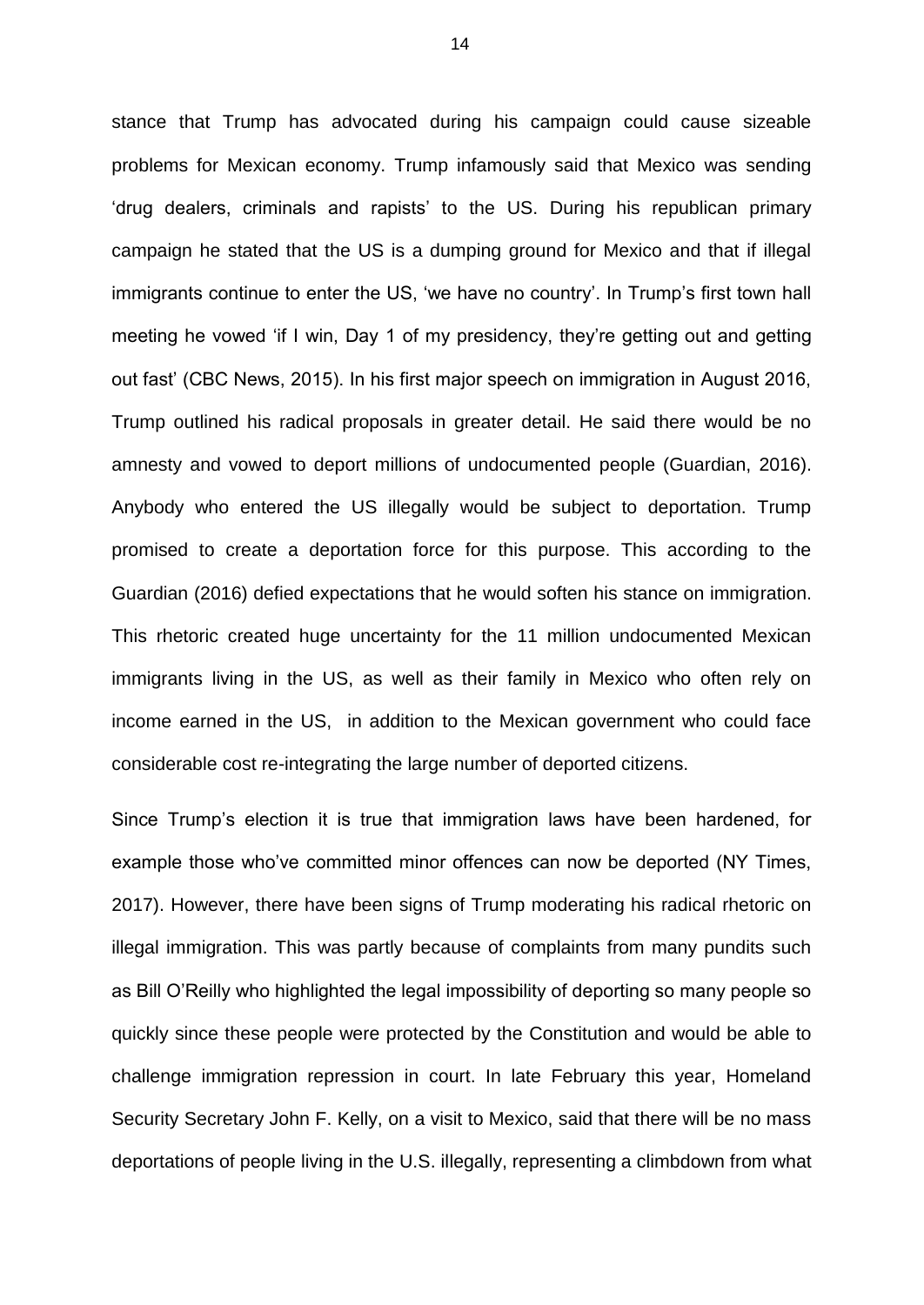Trump argued for at the height of his campaign. In addition, he has outlined how he would consider granting legal status to undocumented immigrants who haven't committed serious crimes, a move which NBC (2017) called a massive shift in policy. The Trump administration has focused on deporting the 2 million with alleged criminal records, rather than those who have not committed a crime, which TIME magazine (2016) calls an embrace of the status quo, given it is essentially the same policy as that of his presidential predecessors. Given the economic contribution of illegal immigrants to the US and the infeasibility of finding and deporting all undocumented migrants, Trump no longer advocates the harshest of his rhetoric on immigration. This is another example of how economic and institutional realities have limited the delivery of Trump's rhetoric. Whilst Trump has generated considerable uncertainty, for undocumented citizens with criminal records for example, he has not been as destructive as previously expected. Thus, Trump will not be able to drastically harm the Mexican economy by slashing immigration.

### **Conclusion:**

This paper argues that while Trump, initially at least, had a sizeable impact on the state of the Mexican economy, the paranoia in markets was short lived due to two reasons.

Firstly, institutional checks and balances can temper most of Trump's policies and consequently prevent him from enacting highly radical policies. For example, scraping NAFTA, as analysed earlier, would be a highly complex process both in accordance to domestic and international law. Moreover, even renegotiating NAFTA,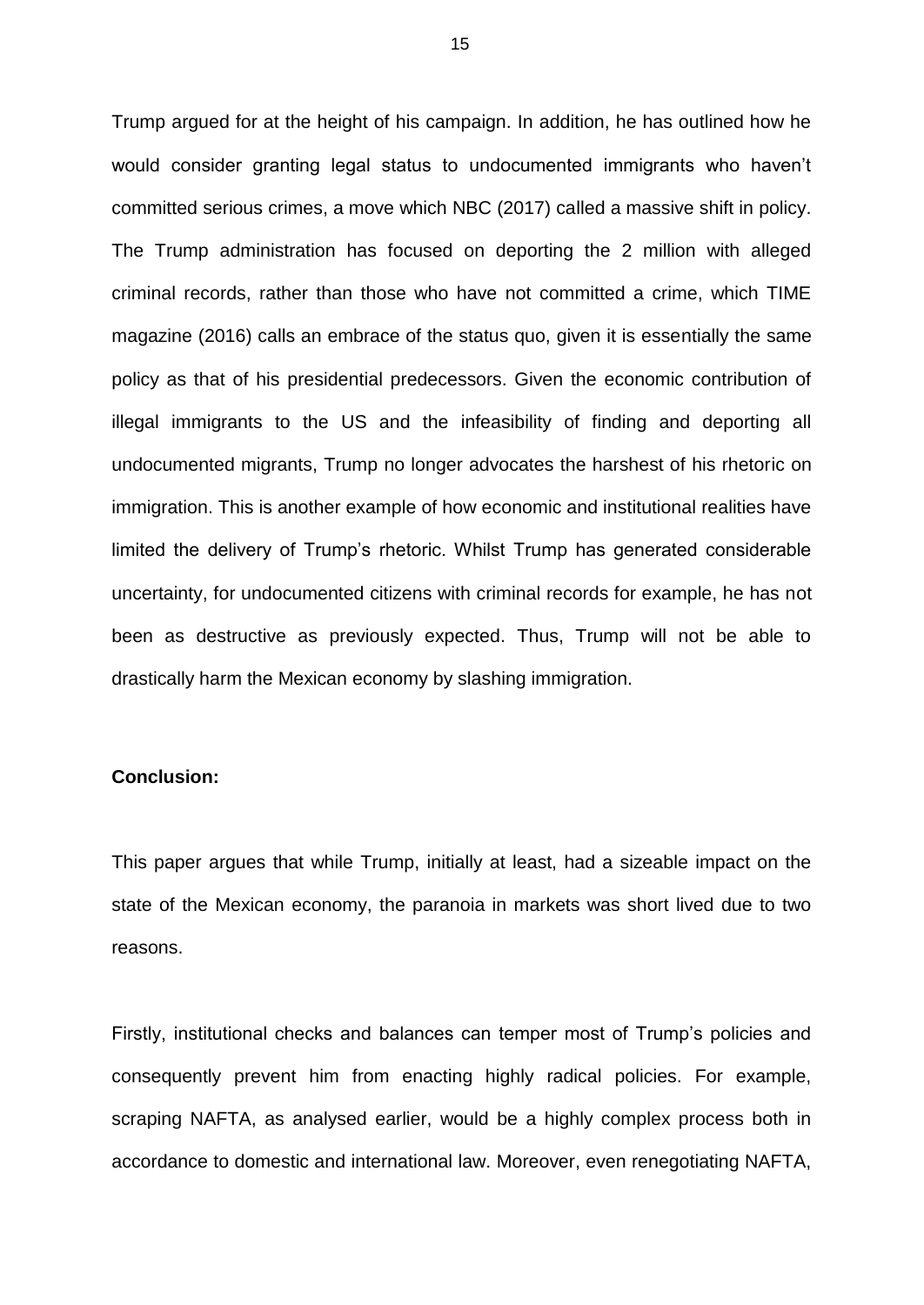according to our analysis, can potentially lead to several structural advantages for Mexico in terms of newly developing trade sectors. It is also, furthermore, important to consider that Trump's flailing credibility is likely to temper fluctuations caused by irresponsible statements.

Secondly, the structural resilience of the Mexican economy, and its improving indicators show that it can absorb minor potential shocks from a turbulent USA, which undermines the impact that Trump, in his limited capacity, can play. Even then, Trump's pro-business and deregulatory stance has shown to heighten the mood in US markets, which has translated into higher market valuations for Mexico as well. Thus, in the foreseeable future, Trump may actually benefit markets in Mexico.

Ultimately, though it first appeared that Donald Trump would play an increasingly strong role in moulding the Mexican economy, the data shows that his hands might not be as large as his words.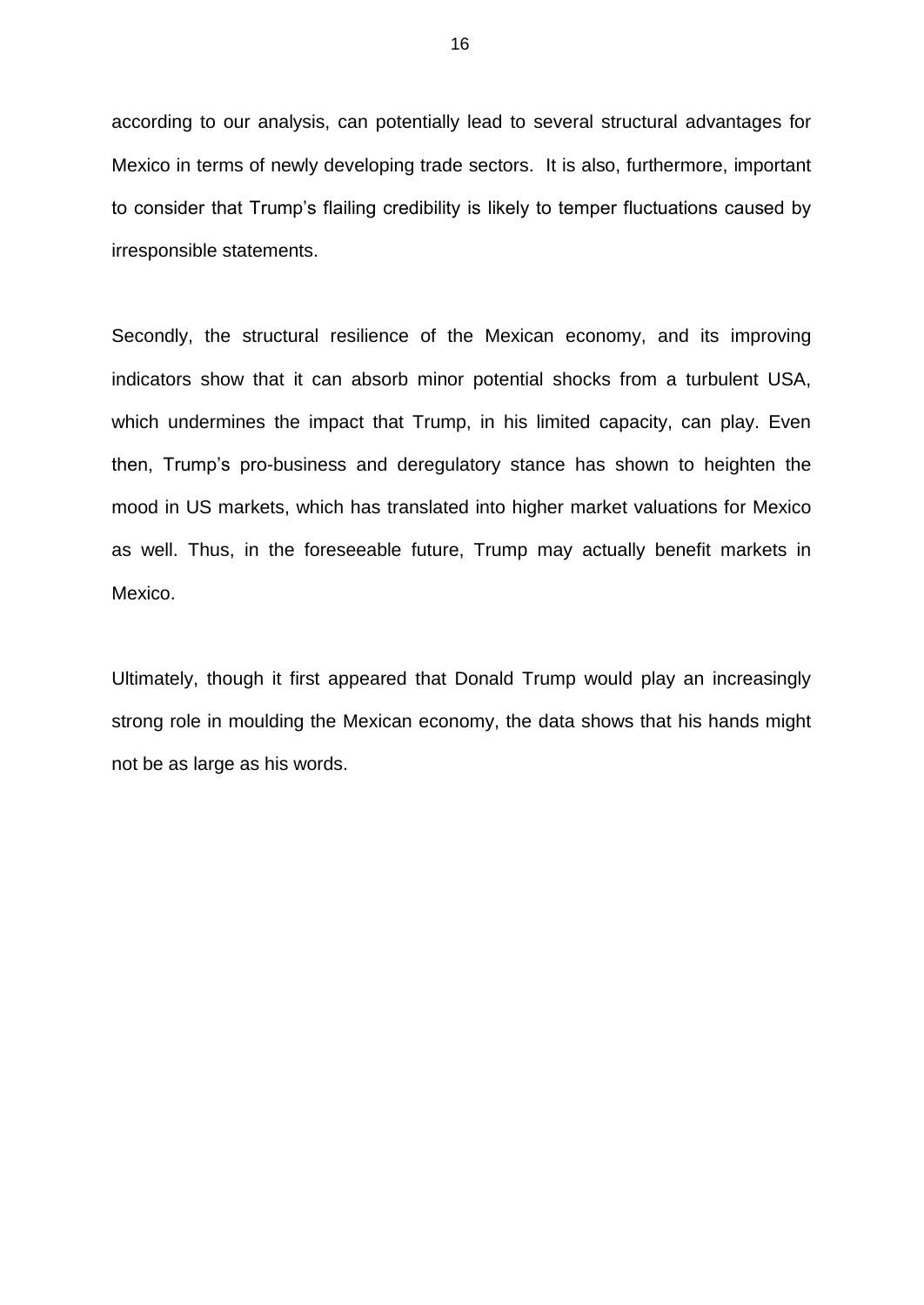# **BIBLIOGRAPHY**

● Ana Gonzalez-Barrera (2015), 'More Mexicans Leaving Than Coming to the U.S.', Pew Research. Available at:

[http://www.pewhispanic.org/2015/11/19/more-mexicans-leaving-than-coming](http://www.pewhispanic.org/2015/11/19/more-mexicans-leaving-than-coming-to-the-u-s/)[to-the-u-s/](http://www.pewhispanic.org/2015/11/19/more-mexicans-leaving-than-coming-to-the-u-s/)

- AJG Simoes, CA Hidalgo (2011) The Economic Complexity Observatory: An Analytical Tool for Understanding the Dynamics of Economic Development. Workshops at the Twenty-Fifth AAAI Conference on Artificial Intelligence.
- Altamirano-Jiménez, I. (2017). Trump, NAFTA, and Indigenous Resistance in Turtle Island. Theory & Event, 20(1), 3-9.
- Banco de Mexico (2017). Quarterly Report October-December 2016. [online] Mexico City: Banco de Mexico. Available at:

http://www.banxico.org.mx/publicaciones-y-discursos/publicaciones/informesperiodicos/trimestral-inflacion/%7B806A8529-A0EC-A4AC-EFFF-169CBF11440A%7D.pdf [Accessed 8 Jun. 2017].

- CBC News (August 2015), 'Donald Trump emphasizes plans to build 'real' wall at Mexico border'.
- Congressional Research Service report (2017), R42965, The North American Free Trade Agreement, by M. Angeles Villarreal and Ian F. Fergusson, 24 May 2017
- Garcia, C. (June 2017), [http://theweek.com/speedreads/703844/trump](http://theweek.com/speedreads/703844/trump-reportedly-mulling-covering-border-wall-solar-panels)[reportedly-mulling-covering-border-wall-solar-panels](http://theweek.com/speedreads/703844/trump-reportedly-mulling-covering-border-wall-solar-panels)
- Guardian (2016), ''No amnesty': Trump vows to deport millions during 'first hour in office''.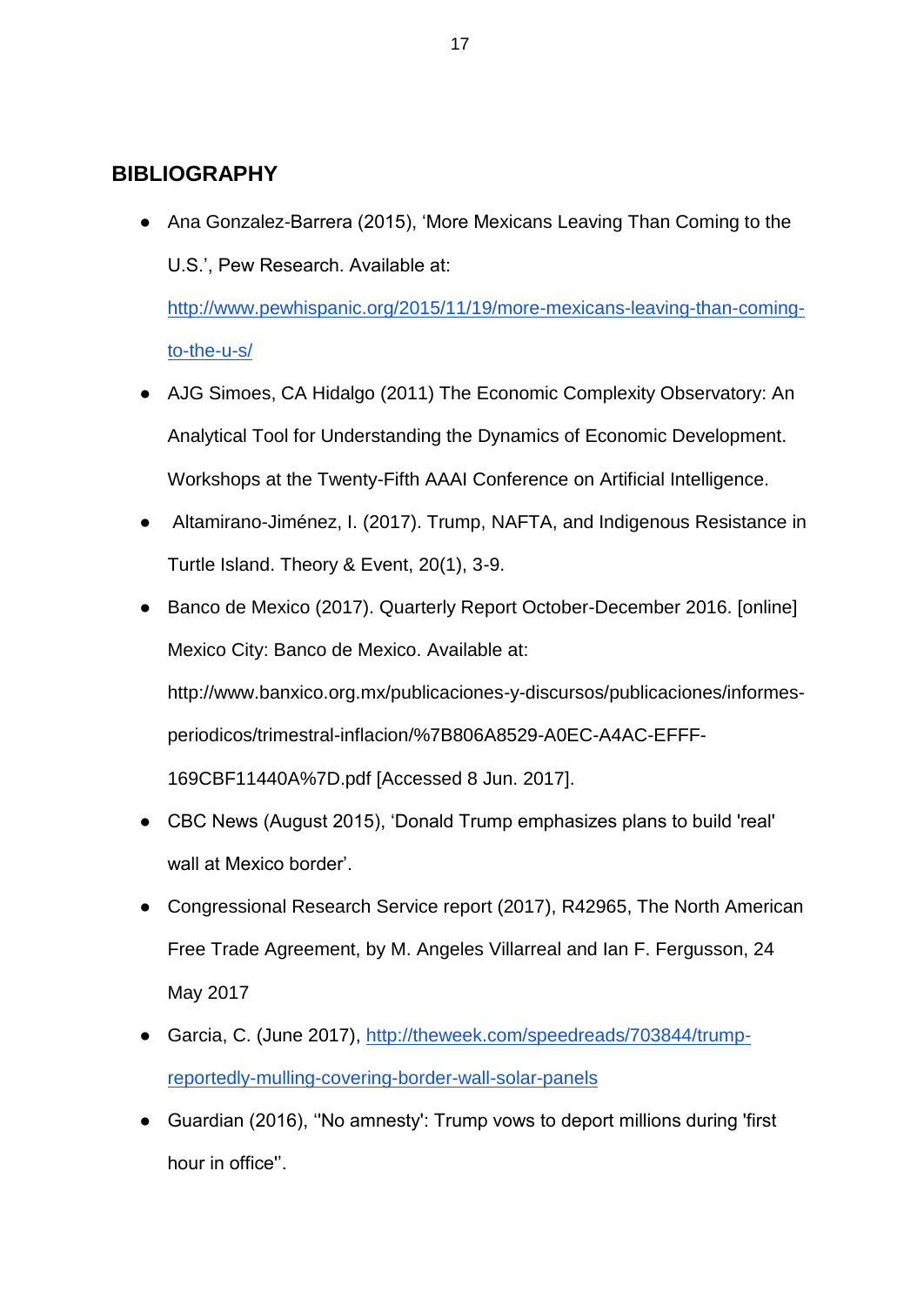- H.R.3450 North American Free Trade Agreement Implementation Act (1993) Available at[:](https://www.congress.gov/bill/103rd-congress/house-bill/3450?r=9) [https://www.congress.gov/bill/103rd-congress/house](https://www.congress.gov/bill/103rd-congress/house-bill/3450?r=9)[bill/3450?r=9](https://www.congress.gov/bill/103rd-congress/house-bill/3450?r=9) [Accessed 8 Jun. 2017]
- Instituto Nacional de Estadistica y Geografia (2017) Zonas geográficas exportaciones — 2007-2016 — comparativo internacional Instituto Nacional de Estadistica y Geografia. Available at[:](http://www3.inegi.org.mx/sistemas/temas/default.aspx?s=est&c=23824)

<http://www3.inegi.org.mx/sistemas/temas/default.aspx?s=est&c=23824> [Accessed 8 Jun. 2017].

- International Monetary Fund (2016). Mexico Financial System Stability Assessment. [online] Washington D.C.: IMF. Available at: http://www.imf.org/en/Publications/CR/Issues/2016/12/31/Mexico-Financial-System-Stability-Assessment-44422 [Accessed 8 Jun. 2017].
- Johnson, J. (2017). The Art of Breaking the Deal: What President Trump Can and Can't Do About NAFTA. Commentary - C.D. Howe Institute, (464), 0\_1- 15.
- Mastel, G. (2016). Trump on Trade. The International Economy, 30(4), 60-61,88
- Miller, Z.J.(August 2016), 'Donald Trump Signals 'Softening' of Immigration Position',Time
- NBC News (March 2017), 'Donald Trump Teases Immigration Shock, Backs Off in Speech'.
- New York Times (February 2017), 'Trump's Immigration Policies Explained'.
- Noland, Marcus, Gary Clyde Hufbauer, Sherman Robinson, and Tyler Moran. (2016). "Assessing Trade Agendas in the US Presidential Campaign" . Washington: Peterson Institute for International Economics.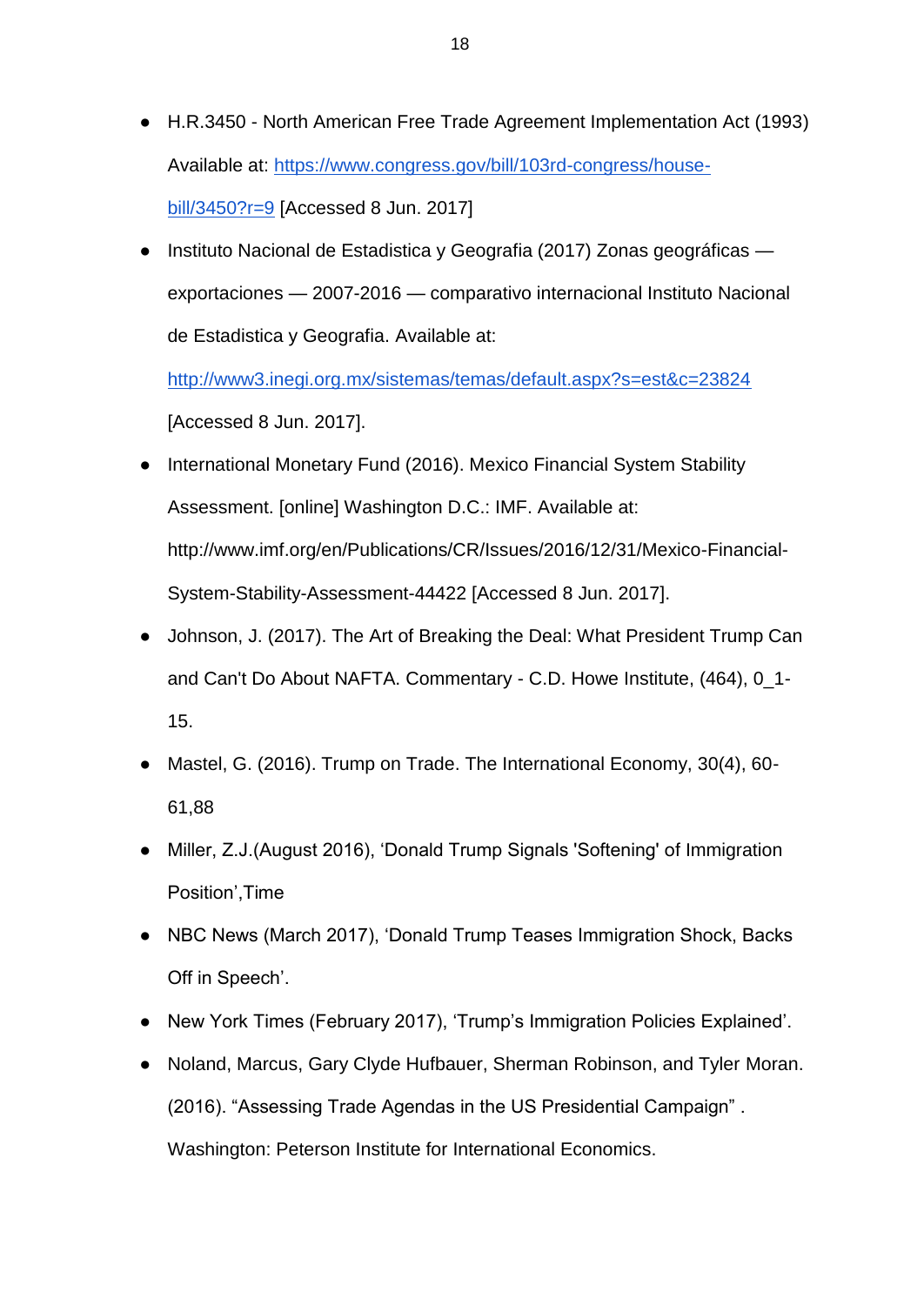- Organisation for Economic Co-operation and Development (2017). OECD Economic Surveys Mexico January 2017 Overview. [online] OECD. Available at: https://www.oecd.org/eco/surveys/Mexico-2017-OECD-economic-surveyoverview.pdf [Accessed 8 Jun. 2017].
- Palley, T. (n.d.). The Rise and Fall of Export-led Growth. [online] Available at: http://www.levyinstitute.org/pubs/wp\_675.pdf [Accessed 7 Jun. 2017].
- Webber, J. (2017),"Mexico eyes duty-free corn deals to counter Trump", Financial Times [https://www.ft.com/content/850a886c-108c-11e7-b030-](https://www.ft.com/content/850a886c-108c-11e7-b030-768954394623) [768954394623](https://www.ft.com/content/850a886c-108c-11e7-b030-768954394623),26 March 2017
- World Bank (2017). January 2017 Global Economic Prospects Weak Investment in Uncertain Time. [online] Washington D.C.: World Bank Group. Available at:

https://openknowledge.worldbank.org/bitstream/handle/10986/25823/9781464 810169.pdf?sequence=5&isAllowed=y [Accessed 8 Jun. 2017].

● World Economic Forum (2017). The Inclusive Growth and Development Report 2017. [online] Geneva: World Economic Forum. Available at: http://www3.weforum.org/docs/WEF\_Forum\_IncGrwth\_2017.pdf [Accessed 8 Jun. 2017].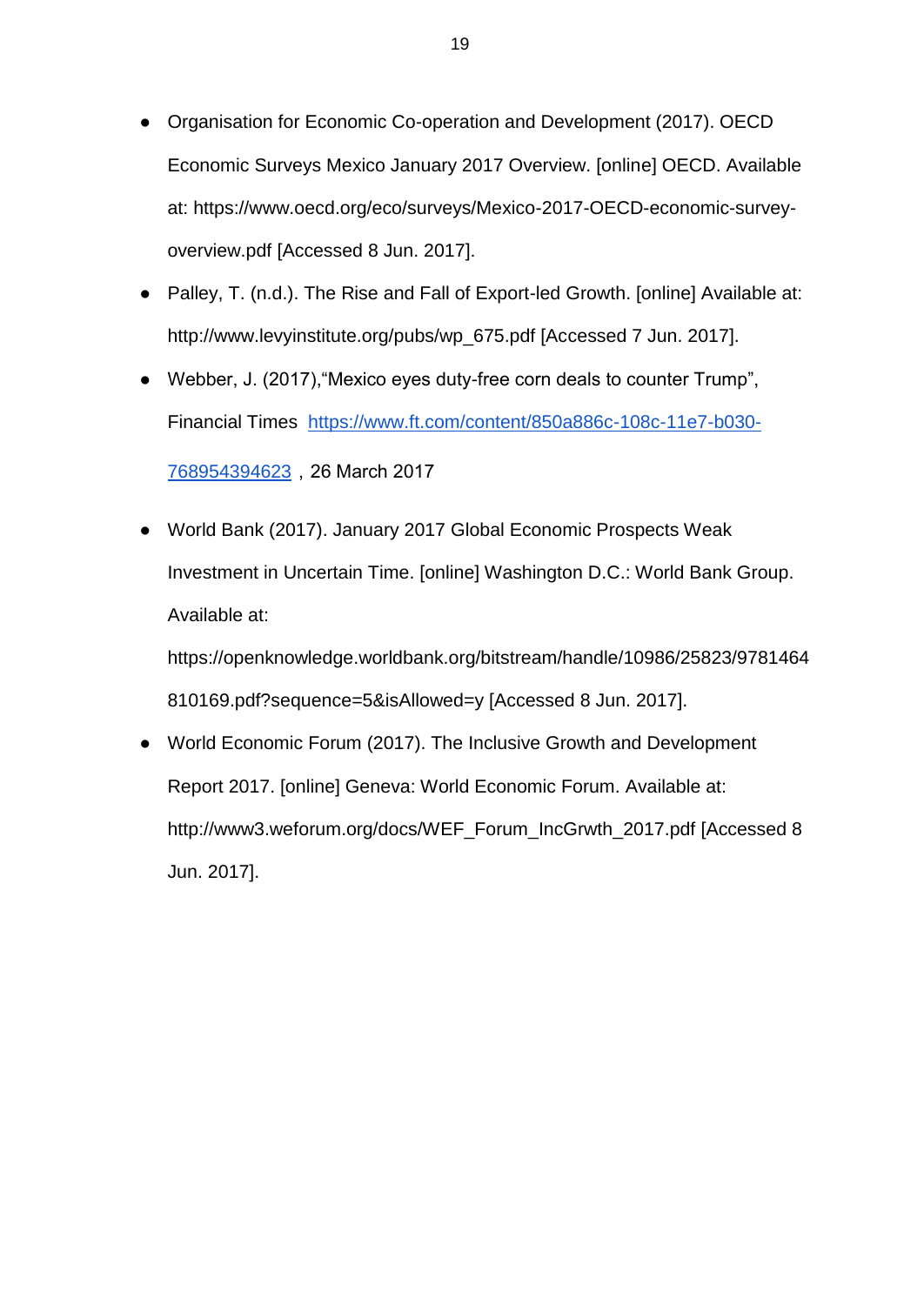# **Data Appendixes:**

**Appendix A.** Predicted inflation in November Survey and the actual inflation Source: Banco

de Mexico Quarterly report October-December 2016)

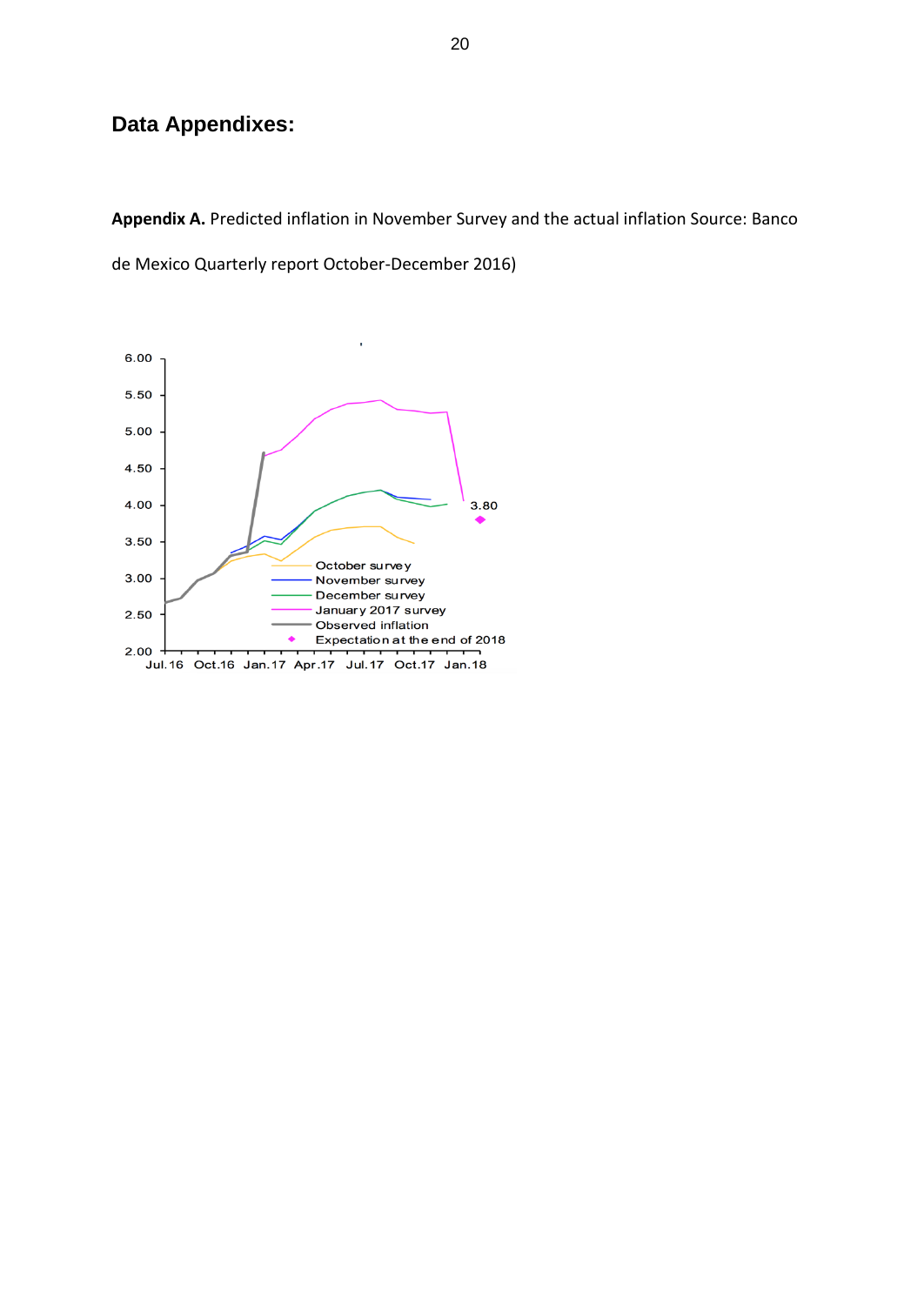**Appendix B:** contribution of total factor productivity to potential GDP per capita growth, % Source: OECD (2016a), Ollivaud, P., Y. Guillemette and D. Turner (2016), "Links between weak investment and the slowdown in productivity and potential output growth across the OECD", OECD Economics Department Working Papers, No. 1304, OECD Publishing, Paris., OECD (January 2017)